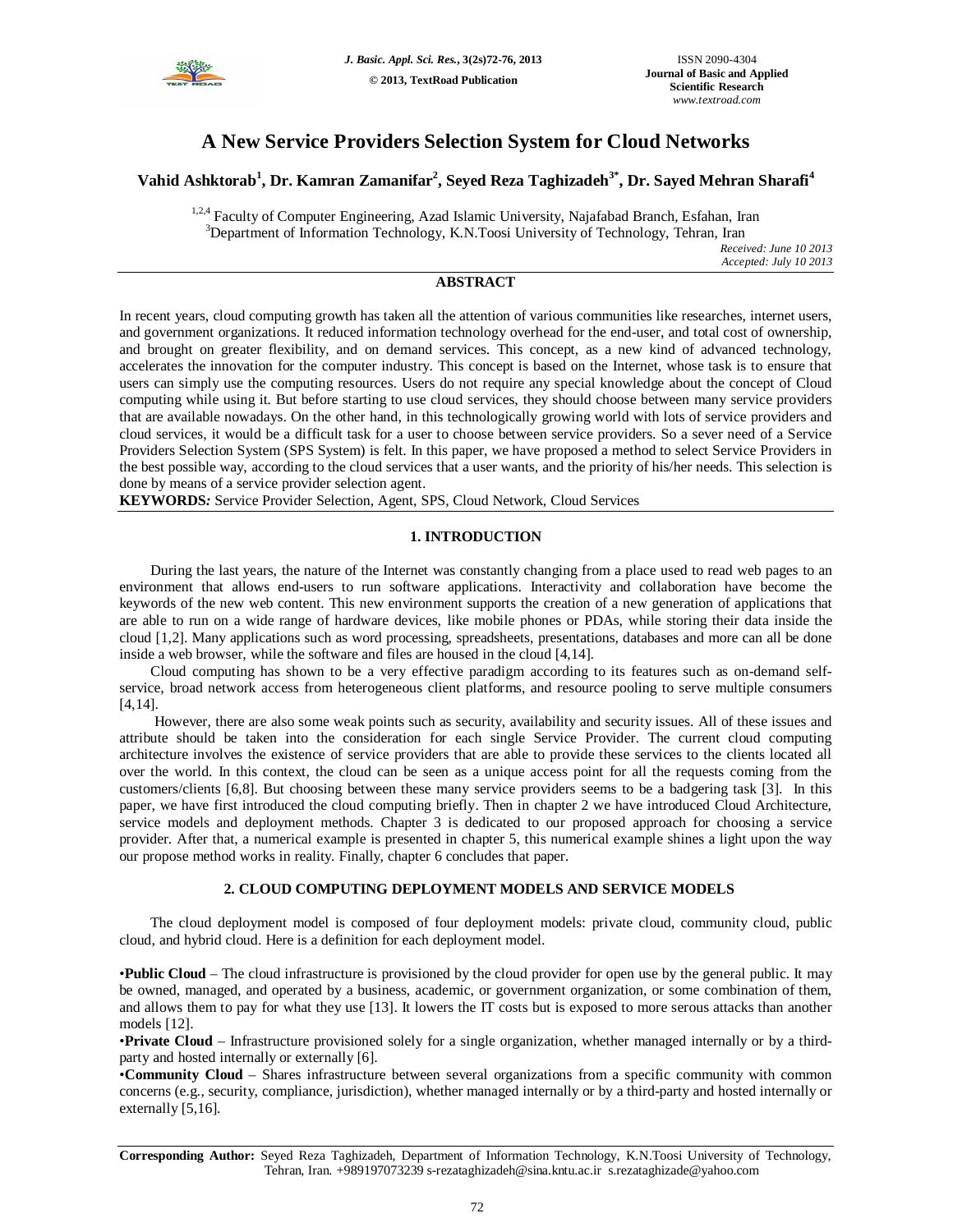•**Hybrid Cloud** – A composition of two or more clouds (private, community, or public) that remain unique entities but are bound together, offering the benefits of multiple deployment models [11,15]. It can also be defined as multiple cloud systems that are connected in a way that allows programs and data to be moved easily from one deployment system to another [7,10].

There is also another model which is cited as "Virtual Private Model". This model was at first introduced by Amazon [9]. This kind of service providers are an invisible bridge between the organization and public cloud of Amazon [8].

There are also different perspectives for the services presented by cloud service providers. These prospective are described below:

•**Software as a Service (SaaS)** - SaaS supports a software distribution with specific requirements. Users can access an application and information remotely. They pay only for that they use. Sales force is one of the well-known providers in this scope. Microsoft's Live Mesh also has a sharing mechanism for files and folders across multiple devices in the same time. SaaS employs the provider's applications that run on a cloud infrastructure. The provider manages or controls the underlying cloud infrastructure with the possible exception of limited user-specific application configuration settings [11,7].

**•Platform as a Service (PaaS)** - PaaS provides a suitable environment for building, testing and deploying custom applications. The cloud infrastructure which is supposed to make it possible for crested or acquired applications to be deployed. The consumer has control over deployed applications and possible configuration settings for applicationhosting environment [13]. The best examples of PaaS are Google App Engine, and Microsoft Azure,

**•Infrastructure as a Service (IaaS**) - IaaS layer is on the top of data center layer. It enables the procurement of storage, hardware, servers and networking components. The client pays only for the services that he/she uses. Hence clients can save cost. Consumers are able to deploy and run arbitrary software, which can include operating systems and applications [14]. In this model, infrastructure can be expanded dynamically according to level of necessity. The best examples of this type of service are Amazon EC2 and Simple Storage Service.

## **3. SERVICE PROVIDER SELECTION SYSTEM (SPS SYSTEM)**

Both the functionality and the structure of a service provider selection system may vary from highly to loosely integrated level. The highly integrated service provider selection systems generally have fairly complex internal and external operations. They might have many users, spread all over the world, who demand a large variety of services. In order to respond these demands in the best possible way a SPS system that efficiently and effectively link-up complex operations should be installed.

The advent of new information systems and technologies (IS and IT), Internet, Intranet, and Extranet, in particular, inter-organizational communication and coordination mechanisms has created unprecedented opportunities for SPS systems.

#### **3.1 The SPS agent for control and optimization**

An agent is a technical system that supports the transactional relationship within the network of service providers. We will describe the functionality of this selection agent (SA).

The agent plays the most important role in our proposed SPS system. It mediates the interaction between service providers and users in our SPS system. The agent is especially useful when a supply chain system has many users and service providers. It is helpful when the search cost is relatively high and much of the users pay attention to different aspects of a service provider.

#### **3.2. Service Provider (SP) Profile**

In this paper we have suggested a central manager who has the detailed information about all service providers. This information is kept in form of tables in the way that each table has several rows, known as selection criteria, with a weight in front of each row, indicating the strength of the service provider in that criterion. The agent receives from SP manager all necessary information about the quantitative and qualitative attributes related to each service provider. After that, the agent designs the SP-keyword incidence matrix as  $SKIM=[r_{ij}]$ , where  $r_{ij}$  represents the fuzzy value of  $i<sup>th</sup>$  Service Provider on *j*<sup>th</sup> attribute. This value indicates the priority of a specific service provider to satisfy a specific need of a user.

On the basis of a specified threshold value for each key term the above matrix could be converted to a binary matrix *BSKIM*= [*br*<sub>ij</sub>], where  $br_{ij} = 1$  if  $r_{ij} \ge a_j$  and  $br_{ij} = 0$  otherwise.  $a_j$  is the threshold value of keyword j. We can also obtain the weight of each attribute using the formula **(1).**

$$
w_j = \frac{\sum_i br_{ij}}{\sum_i \sum_j br_{ij}} \tag{1}
$$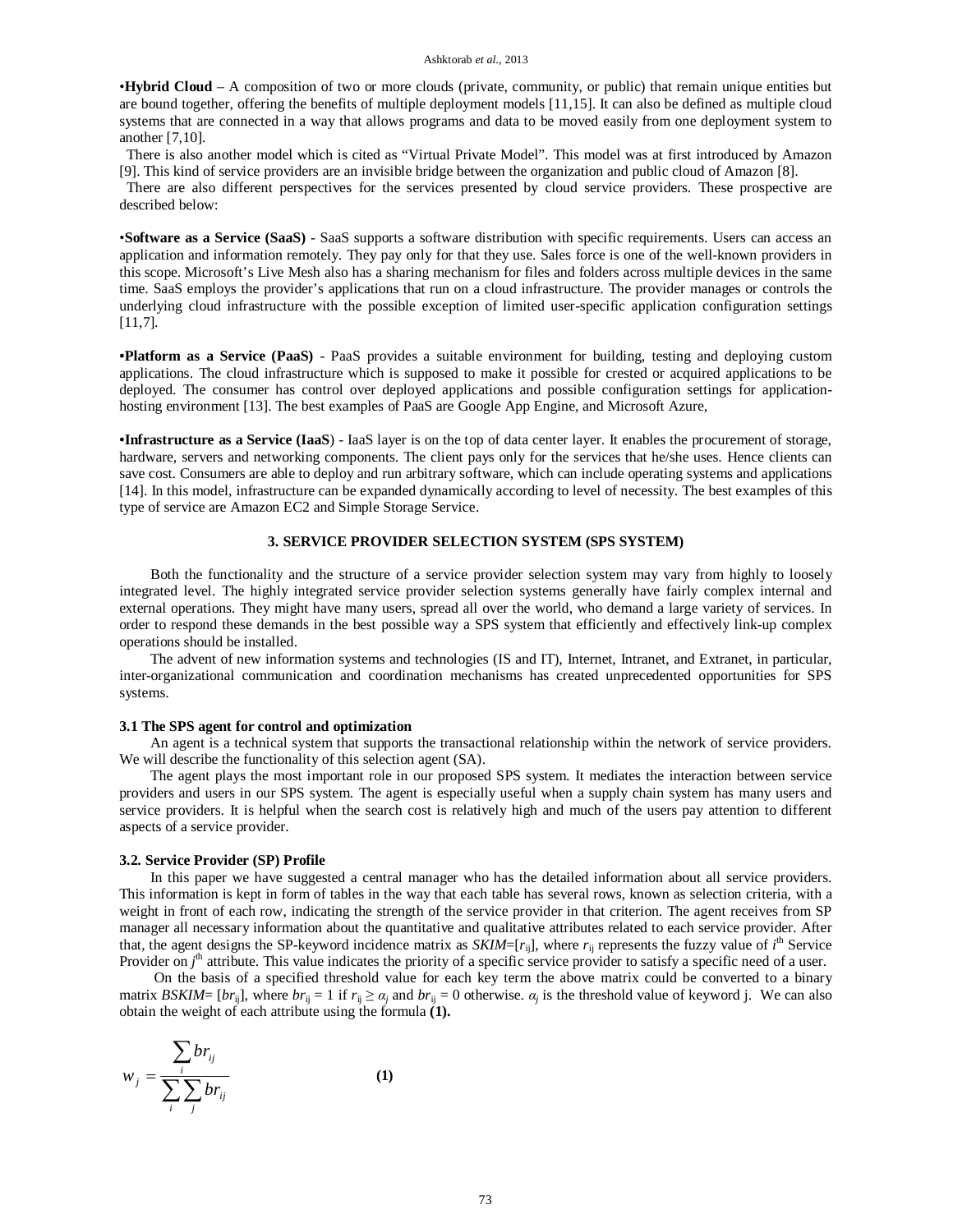This value helps us to understand the real state of our provider in a specific attribute, and hence a good criterion to how to form our expectancy from attributes weights of providers. On the basis of this weight we modify the *SKIM* matrix to obtain the SP profile matrix as given in formula **(2).**

$$
WSKIM = SKIM \times [w_j]
$$
\n
$$
\text{Where } [w_j] = \begin{bmatrix} w_1 & 0 & 0 & \cdots & 0 \\ 0 & w_2 & 0 & \cdots & 0 \\ \vdots & & & & \vdots \\ 0 & 0 & 0 & \cdots & w_n \end{bmatrix}
$$
\n
$$
(2)
$$

## **3.3. User Profile**

Another segment of this agent is User Profile. To form this profile, agent should have a good understanding of different user needs. These pieces of information are provided by SP manager. When a user consult SP manager to find his/her appropriate service provider, SP manager asks him/her to fill a specific form, known as application form, so that he can know the user expectancies from a service provider better. By filling the application form, SP manager recognizes what the user want, and to what degree. By obtaining all information about users, agent creates the service providerkeyword incidence matrix. The agent designs the service provider-keyword incidence matrix as *UKIM*= [*s*ij], where *s*ij represents the value of a user on the corresponding need.

On the basis of a specified threshold value for each key term the above matrix could be converted to binary matrix *BUKIM* = [ $bs_{ij}$ ], where  $bs_{ij} = 1$  if  $s_{ij} \geq \beta_i$  and  $bs_{ij} = 0$  otherwise.  $\beta_i$  is the threshold value of the key term *j*. Then we obtain the weight of each key term as shown in the formula **(3).**

$$
w_j = \frac{\sum_i bs_{ij}}{\sum_i \sum_j bs_{ij}}\tag{3}
$$

With this weight we modify the *UKIM* matrix to obtain the user profile matrix as *WUKIM* matrix as shown in formula **(4)**.

$$
WUKIM = SKIM \times \left[ w_j \right] \tag{4}
$$

## **3.4. SPS Profile**

The match between service providers and users is obtained using formula **(5)**.

$$
MSU = WSKIM \times WUKIM^{T} = [sp_{ij}]
$$
 (5)

The above matrix introduces the suitability of each of service providers for users in an environment of a SPS system. On the basis of a specified threshold value we can convert the above matrix into a modified matrix *BMSU =* [*bsp*ij], where  $bsp_{ij}=1$  if  $sp_{ij} \ge \theta$ , otherwise  $bsp_{ij}=0$ .  $\theta$  is the threshold value.

#### **3.5. Feasibility Analyzer**

With feasibility analyzer and considering the feasibility structure, we convert the *BMSU* matrix to a Decision Matrix Supply Chain *DMSR*=[ $dsr_{ij}$ ], where  $dsr_{ij} = 1$  if  $bsp_{ij} = 1$  and  $feasible$ , otherwise  $dsr_{ij} = 0$ . Then we use this matrix in the transportation model as illustrated in the next section.

#### **4. SIMPLE IMPLEMENTATION & NUMERICAL EXAMPLE**

As we have earlier mentioned that each service provider has some attributes, which show the degree of his capability to satiate s specified user need. We suppose here that a value is set to each capability of service provider, which varies between 0 and 9. Bigger number means more of Service Provider in that attribute. On the other hand, the agent has also set a value for each requirement of each user. These values are set according to the application forms, filled by the user. These values also vary between 0 and 9. Here, we show the process in form of a numerical example. In our example we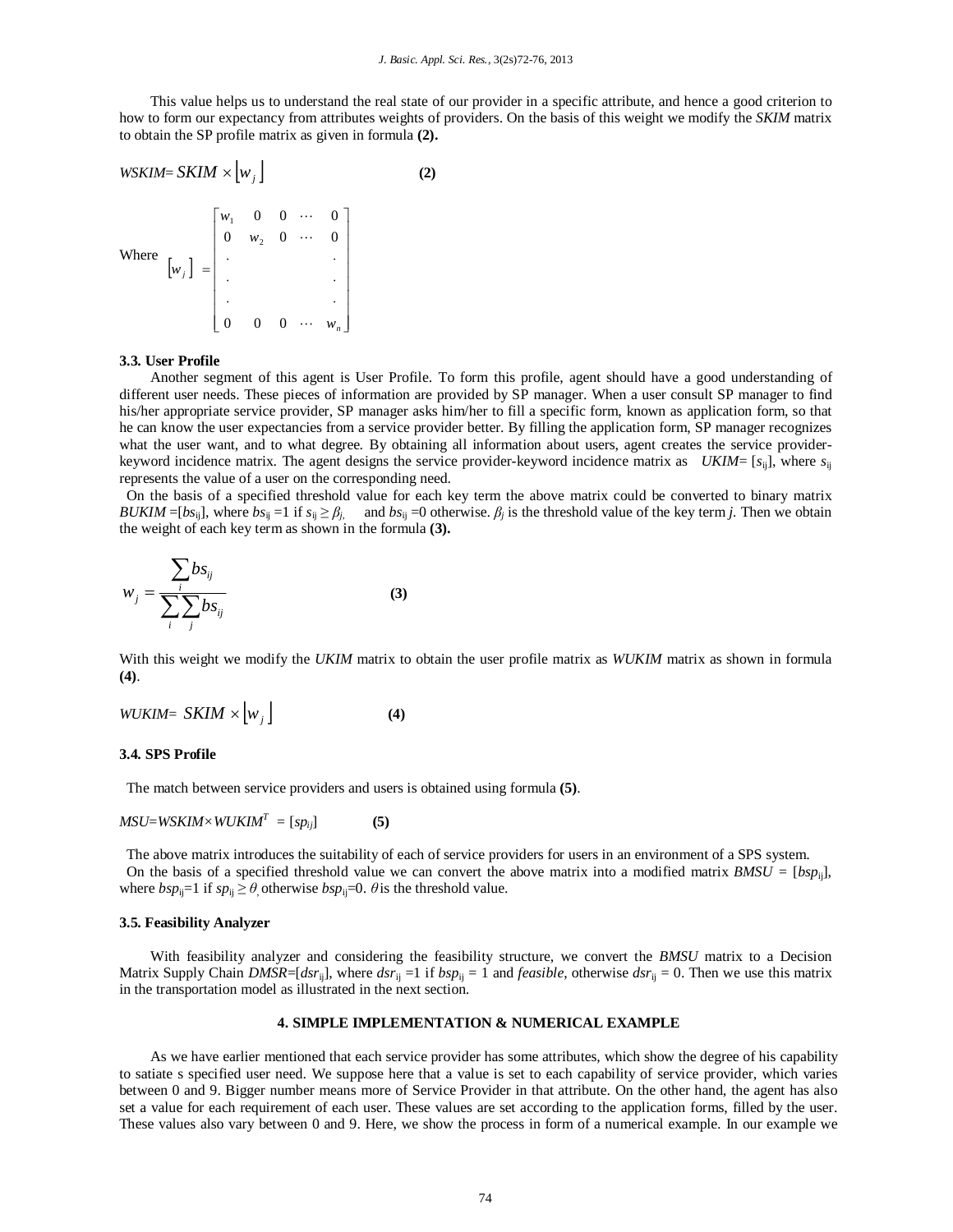## Ashktorab *et al.,* 2013

have 4 service providers, and 4 user profiles. Each oh these service providers has 6 attributes and accordingly each user has 6 requirements. The assigned numbers are shown in table below. In this table, SP stands for Service Provider.

| <b>Table 1:</b> Service providers and their attributes |                    |                    |                    |                    |                    |                    |  |
|--------------------------------------------------------|--------------------|--------------------|--------------------|--------------------|--------------------|--------------------|--|
|                                                        | <b>Attribute 1</b> | <b>Attribute 2</b> | <b>Attribute 3</b> | <b>Attribute 4</b> | <b>Attribute 5</b> | <b>Attribute 6</b> |  |
| SP <sub>1</sub>                                        |                    |                    |                    |                    |                    |                    |  |
| SP <sub>2</sub>                                        |                    |                    |                    |                    |                    |                    |  |
| SP <sub>3</sub>                                        |                    |                    |                    |                    |                    |                    |  |
| SP 4                                                   |                    |                    |                    |                    |                    |                    |  |

So the UKIM matrix is defined as:

| SKIM: $\begin{bmatrix} 1 & 2 & 7 & 5 & 1 & 4 \\ 2 & 3 & 6 & 8 & 0 & 3 \\ 3 & 4 & 2 & 2 & 7 & 7 \end{bmatrix}$ |  |      |  |  |
|---------------------------------------------------------------------------------------------------------------|--|------|--|--|
|                                                                                                               |  |      |  |  |
|                                                                                                               |  | $-5$ |  |  |

On the other hand, we have the requirements of users in form of table 2. Each number shows that to what degree a user wants a requirement to be satisfied. In this table, U stand for User.

|                   | <b>Requirement 1</b> | <b>Requirement 2</b> | <b>Requirement 3</b> | <b>Requirement 4</b> | <b>Requirement 5</b> | <b>Requirement 6</b> |
|-------------------|----------------------|----------------------|----------------------|----------------------|----------------------|----------------------|
| User1             |                      |                      |                      |                      |                      |                      |
| User <sub>2</sub> |                      |                      |                      |                      |                      |                      |
| User3             |                      |                      |                      |                      |                      |                      |
| <b>User4</b>      |                      |                      |                      |                      |                      |                      |

By means of this table, UKIM matrix can be defined as follow:

| UKIM = $\begin{bmatrix} 1 & 3 & 4 & 1 & 3 & 6 \\ 1 & 2 & 5 & 0 & 9 & 5 \\ 5 & 7 & 4 & 9 & 3 & 4 \\ 2 & 1 & 6 & 7 & 2 & 3 \end{bmatrix}$ |  |  |  |  |
|-----------------------------------------------------------------------------------------------------------------------------------------|--|--|--|--|
|                                                                                                                                         |  |  |  |  |
|                                                                                                                                         |  |  |  |  |

Now we use (6) and (7) to calculate  $W_{j(SP)}$  and  $W_{j(User)}$ 

$$
W_{j (SP)} = \begin{bmatrix} 0.11236 & 0 & 0 & 0 & 0 & 0 & 0 \\ 0 & 0.11236 & 0 & 0 & 0 & 0 & 0 \\ 0 & 0 & 0.179775 & 0 & 0 & 0 & 0 \\ 0 & 0 & 0 & 0.224719 & 0 & 0 & 0 \\ 0 & 0 & 0 & 0 & 0 & 0.191011 & 0 \\ 0 & 0 & 0 & 0 & 0 & 0 & 0.179775 \end{bmatrix}
$$
 (8)  
\n
$$
W_{j (User)} = \begin{bmatrix} 0.096774 & 0 & 0 & 0 & 0 & 0 & 0 \\ 0 & 0.139785 & 0 & 0 & 0 & 0 & 0 \\ 0 & 0 & 0 & 0.182796 & 0 & 0 & 0 \\ 0 & 0 & 0 & 0 & 0 & 0.182796 & 0 \\ 0 & 0 & 0 & 0 & 0 & 0 & 0.193548 \end{bmatrix}
$$
 (9)

In the next step we should calculate Weighted matrices of UKIM and SKIM. These two matrices are calculated according to equation (4)

$$
\text{WUKIM} = \begin{bmatrix} 0.11236 & 0.224719 & 1.258427 & 1.123596 & 0.191011 & 0.719101 \\ 0.224719 & 0.337079 & 1.078652 & 1.797753 & 0 & 0.539326 \\ 0.337079 & 0.449438 & 0.359551 & 0.449438 & 1.337079 & 1.258427 \\ 0.449438 & 0.11236 & 0.179775 & 1.123596 & 1.719101 & 0.359551 \end{bmatrix} \tag{10}
$$
\n
$$
\text{WSKIM} = \begin{bmatrix} 0.096774 & 0.419355 & 0.817204 & 0.182796 & 0.548387 & 1.16129 \\ 0.096774 & 0.27957 & 1.021505 & 0 & 1.645161 & 0.967742 \\ 0.193548 & 0.978495 & 0.817204 & 1.645161 & 0.548387 & 0.774194 \\ 0.483871 & 0.139785 & 1.225806 & 1.27957 & 0.365591 & 0.580645 \end{bmatrix} \tag{11}
$$

And finally we compute MSU matrix according to equation (5)